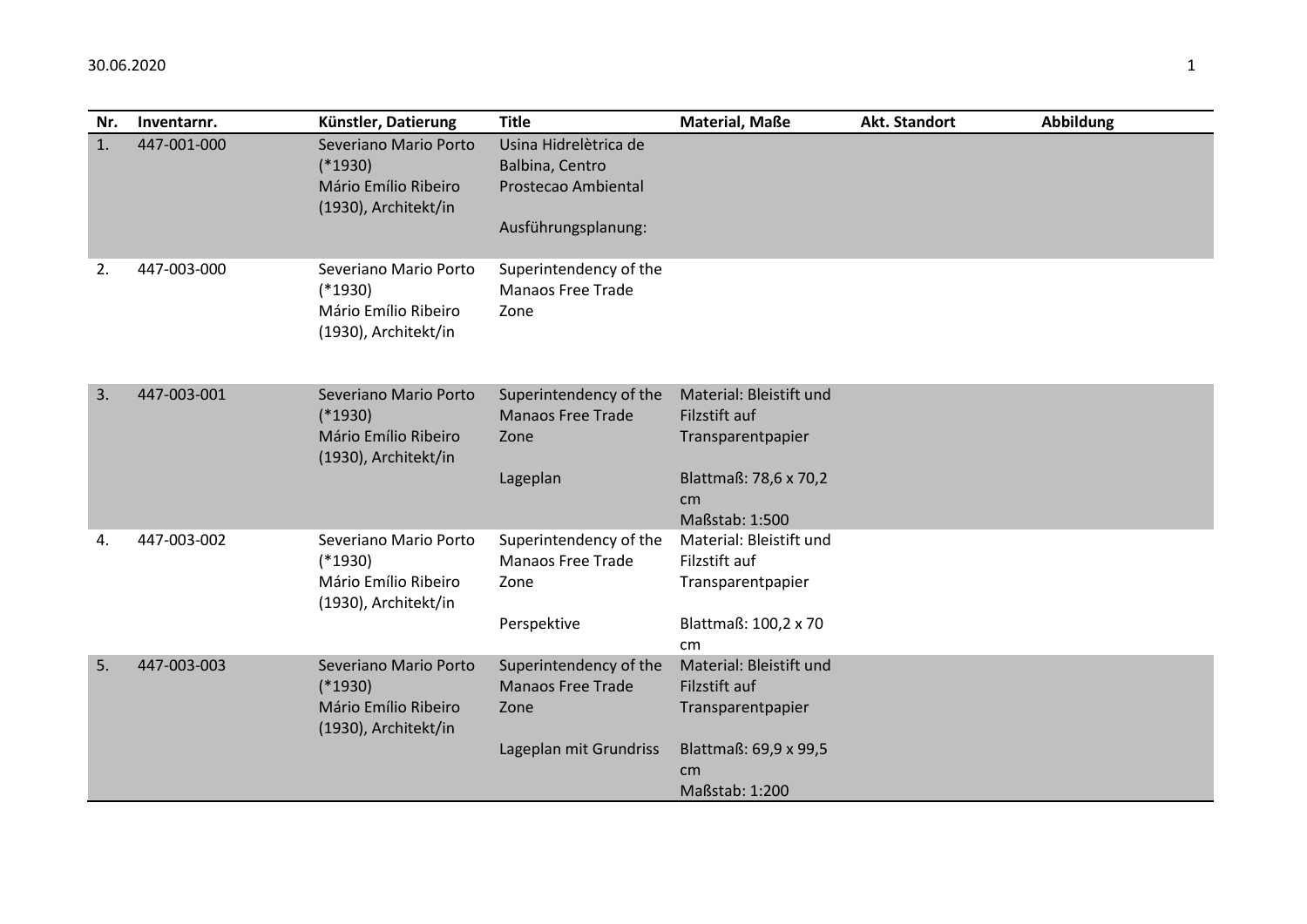| 6.  | 447-003-004 | Severiano Mario Porto<br>$(*1930)$<br>Mário Emílio Ribeiro<br>(1930), Architekt/in                                                             | Superintendency of the<br><b>Manaos Free Trade</b><br>Zone<br>Ein Querschnitt, Zwei<br>Längsschnitte | Material: Bleistift und<br>Filzstift auf<br>Transparentpapier<br>Blattmaß: 70,2 x 99,8<br>cm                |
|-----|-------------|------------------------------------------------------------------------------------------------------------------------------------------------|------------------------------------------------------------------------------------------------------|-------------------------------------------------------------------------------------------------------------|
| 7.  | 447-003-005 | Severiano Mario Porto<br>(*1930), Architekt/in<br>Mário Emílio Ribeiro<br>(1930), Architekt/in<br>Mário Emílio Ribeiro<br>(1930), Architekt/in | Superintendency of the<br><b>Manaos Free Trade</b><br>Zone<br>Fassadenansicht,<br>Fassadendetail     | Material: Bleistift und<br>Filzstift auf<br>Transparentpapier<br>Blattmaß: 70 x 99,8 cm                     |
| 8.  | 447-002-000 | Severiano Mario Porto<br>$(*1930)$<br>Mário Emílio Ribeiro<br>(1930), Architekt/in                                                             | The Architect's Home                                                                                 |                                                                                                             |
| 9.  | 447-002-001 | Severiano Mario Porto<br>$(*1930)$<br>Mário Emílio Ribeiro<br>(1930), Architekt/in                                                             | The Architect's Home<br>Frontfassade,<br>Längsfassade                                                | Material: Bleistift,<br>Filzstift auf<br>Transparentpapier<br>Blattmaß: 100 x 70 cm                         |
| 10. | 447-002-002 | Severiano Mario Porto<br>$(*1930)$<br>Mário Emílio Ribeiro<br>(1930), Architekt/in                                                             | The Architect's Home<br>Lageplan                                                                     | Material: Bleistift,<br>Filzstift auf<br>Transparentpapier<br>Blattmaß: 81,1 x 70,2<br>cm<br>Maßstab: 1:100 |